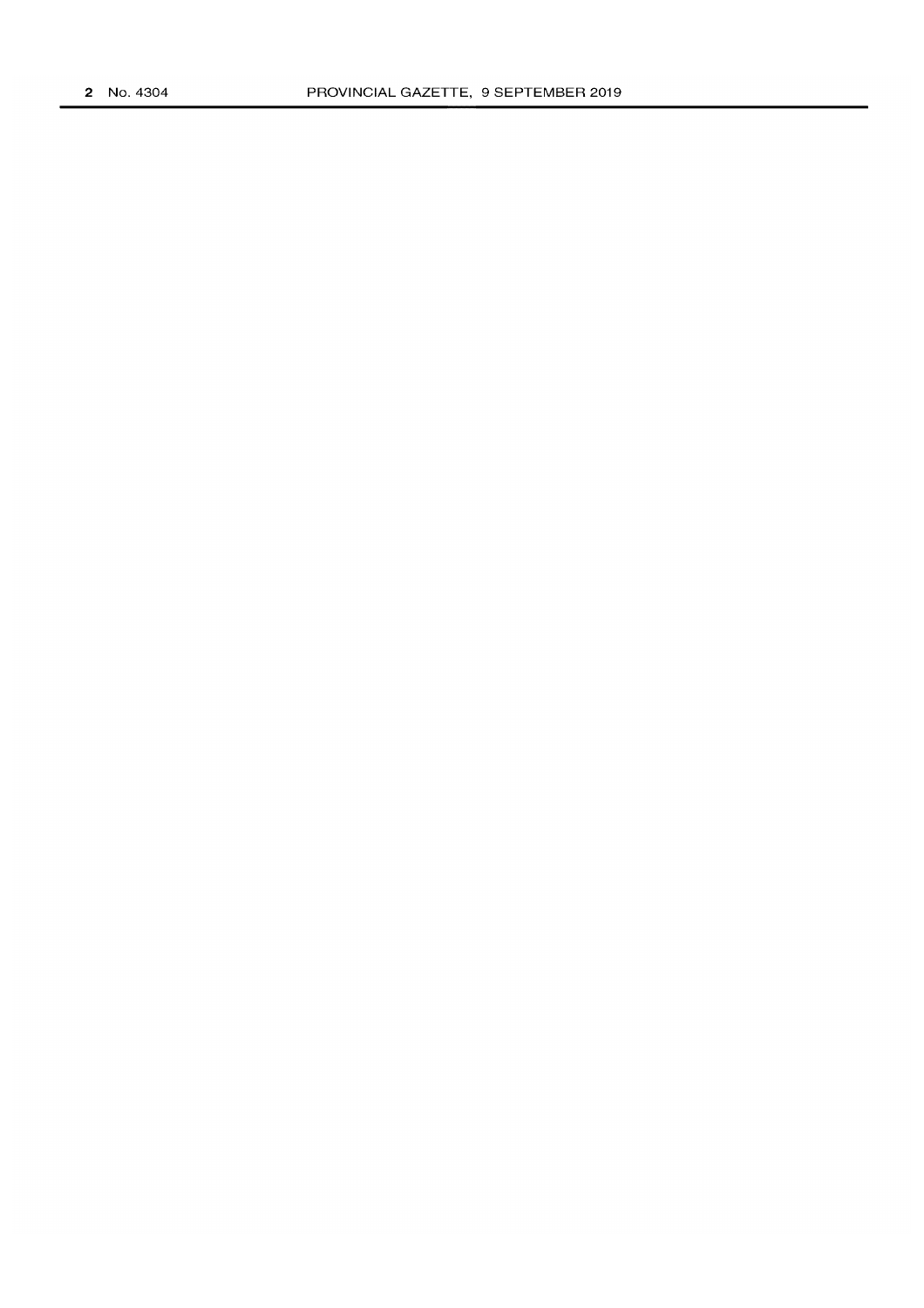18

## **CONTENTS**

|            |                                                                                                                                                                                                           | Gazette<br>No. | Page<br>No.       |
|------------|-----------------------------------------------------------------------------------------------------------------------------------------------------------------------------------------------------------|----------------|-------------------|
|            |                                                                                                                                                                                                           |                |                   |
|            | <b>GENERAL NOTICES • ALGEMENE KENNISGEWINGS</b>                                                                                                                                                           |                |                   |
| 32         | Spatial Planning and Land Use Management Act (16/2013): Erf 5984, Uitenhage, Eastern Cape                                                                                                                 | 4304           | 12 <sup>2</sup>   |
|            | <b>PROVINCIAL NOTICES • PROVINSIALE KENNISGEWINGS</b>                                                                                                                                                     |                |                   |
| 247<br>248 | Spatial Planning and Land Use Management Act, 2013 (Act 16 of 2013): Erf 17, Mill Park, Eastern Cape<br>Spatial Planning and Land Use Management Act, 2013 (Act 16 of 2013): Remainder Erf 249, Lorraine, | 4304           | 12                |
|            | Spatial Planning and Land Use Management Act, 2013 (Act 16 of 2013): Erf 383, Sunridge Park, Eastern                                                                                                      | 4304           | $12 \overline{ }$ |
| 249        |                                                                                                                                                                                                           | 4304           | 13                |
| 250        | Spatial Planning and Land Use Management Act, 2013 (Act 16 of 2013): Remainder Erf 202, Newton Park,                                                                                                      | 4304           | 13                |
| 251        | Spatial Planning and Land Use Management Act, 2013 (Act 16 of 2013): Erf 23, Westering, Eastern Cape                                                                                                      | 4304           | 13                |
| 252<br>253 | Spatial Planning and Land Use Management Act (16/2013): Erf 251, Despatch, Eastern Cape<br>Spatial Planning and Land Use Management Act (16/2013): Erf 2120, Newton Park, Port Elizabeth, Eastern         | 4304           | 13                |
|            |                                                                                                                                                                                                           | 4304           | 14                |
| 254        | Spatial Planning and Land Use Management Act (16/2013): Erf 10679, East London, Eastern Cape                                                                                                              | 4304           | 14                |
|            | LOCAL AUTHORITY NOTICES • PLAASLIKE OWERHEIDS KENNISGEWINGS                                                                                                                                               |                |                   |
| 217        | Spatial Planning and Land use Management By-Law: Kouga Municipality, 2016: Removal of restrictive title                                                                                                   |                |                   |
|            | deed conditions as well as the departure from the zoning scheme provisions: Erf 177, Sea Vista                                                                                                            | 4304           | 15                |
| 218        | Spatial Planning and Land Use Management By-Law: Kouga Municipality, 2016: Removal of restrictive title                                                                                                   |                |                   |
|            |                                                                                                                                                                                                           | 4304           | 16                |
| 219        | Spatial Planning and Land Use Management By-Law: Kouga Municipality, 2016: Erf 425, Jeffreys Bay                                                                                                          | 4304           | 17                |
| 220        | Spatial Planning and Land Use Management By-Law: Kouga Municipality, 2016: Erf 383, Patensie                                                                                                              | 4304           | 18                |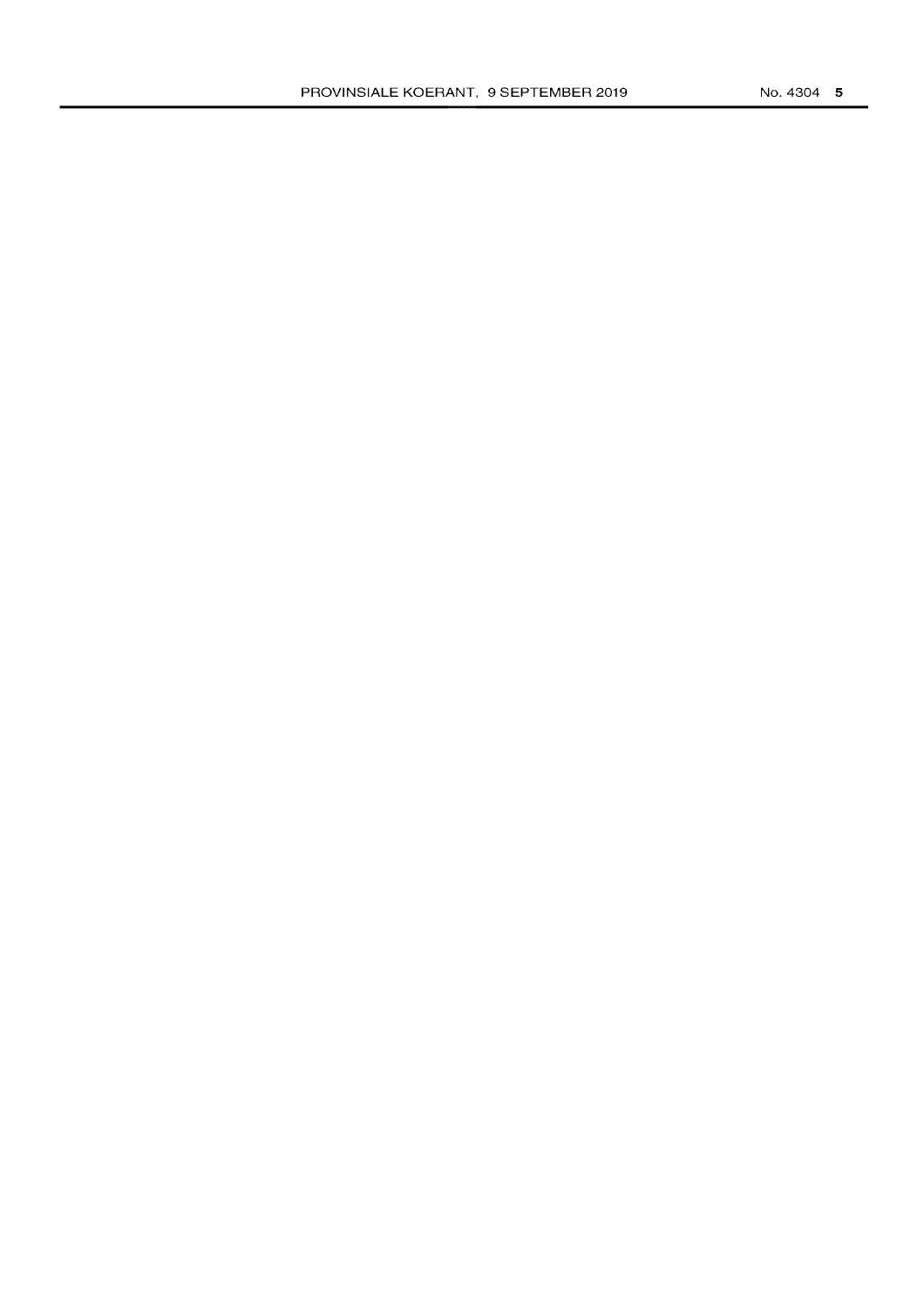$\bar{\mathcal{A}}$ 

 $\tilde{\phantom{a}}$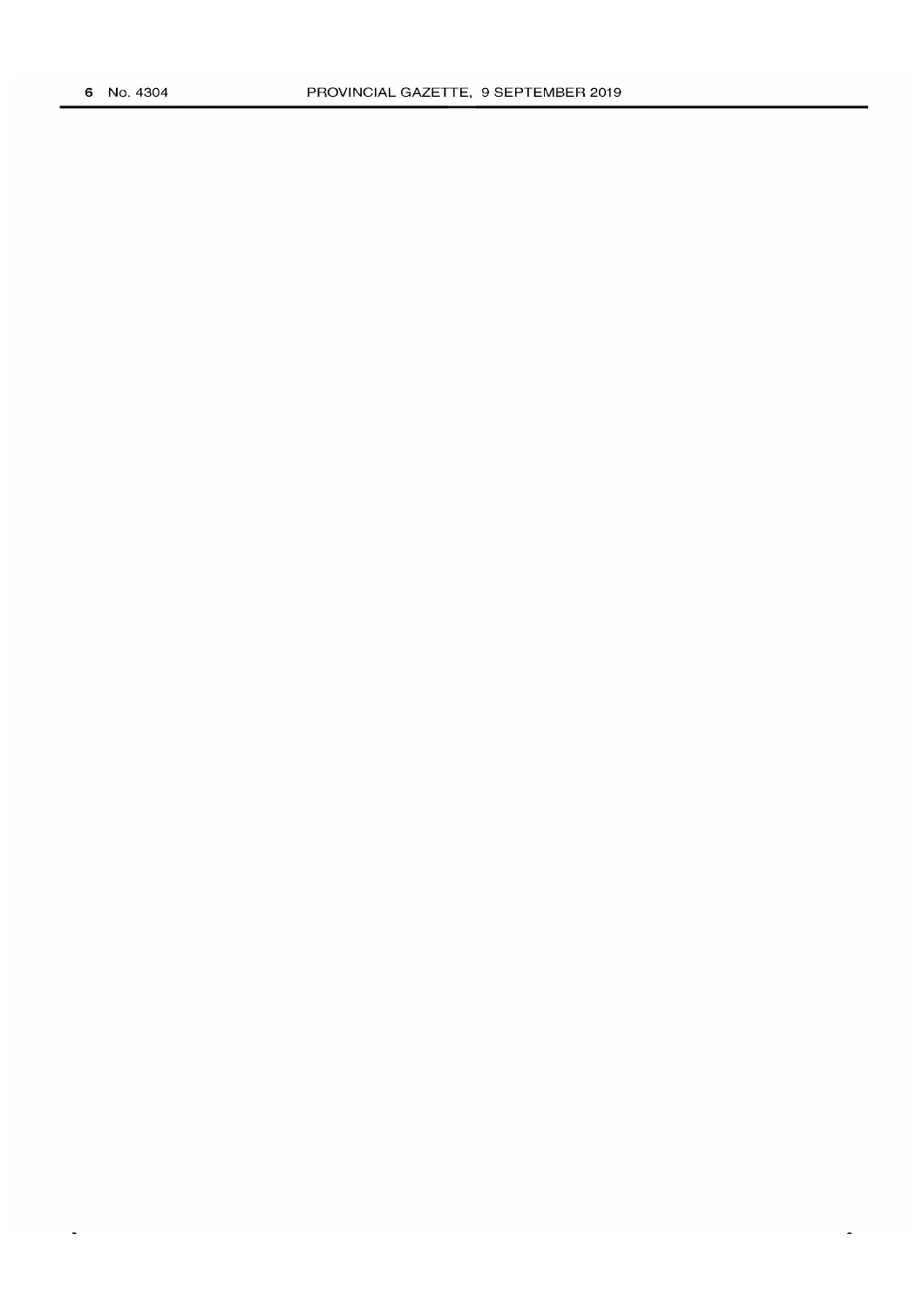$\hat{\mathbf{x}}$ 

 $\hat{\textbf{z}}$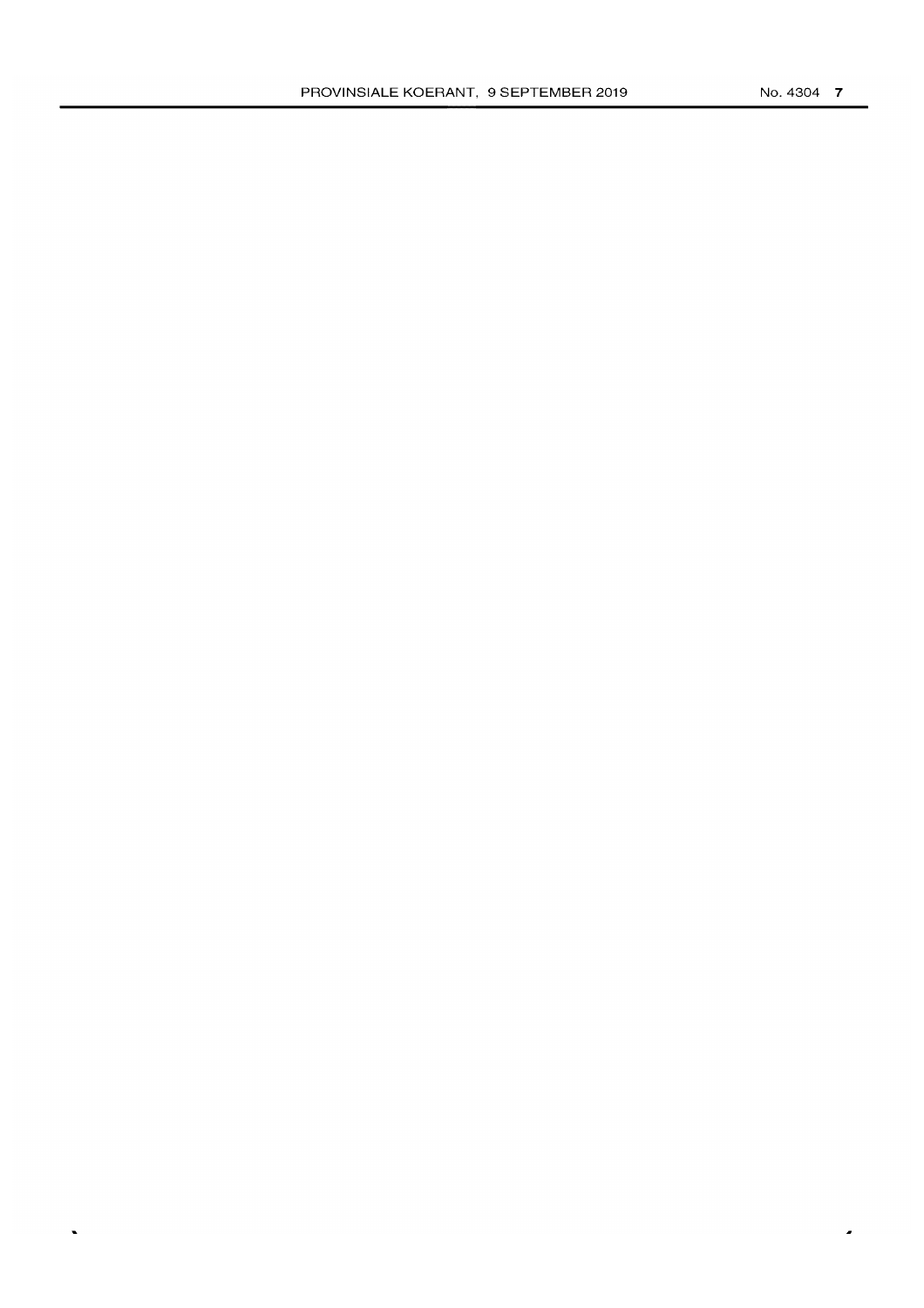$\Box$ 

 $\overline{\phantom{a}}$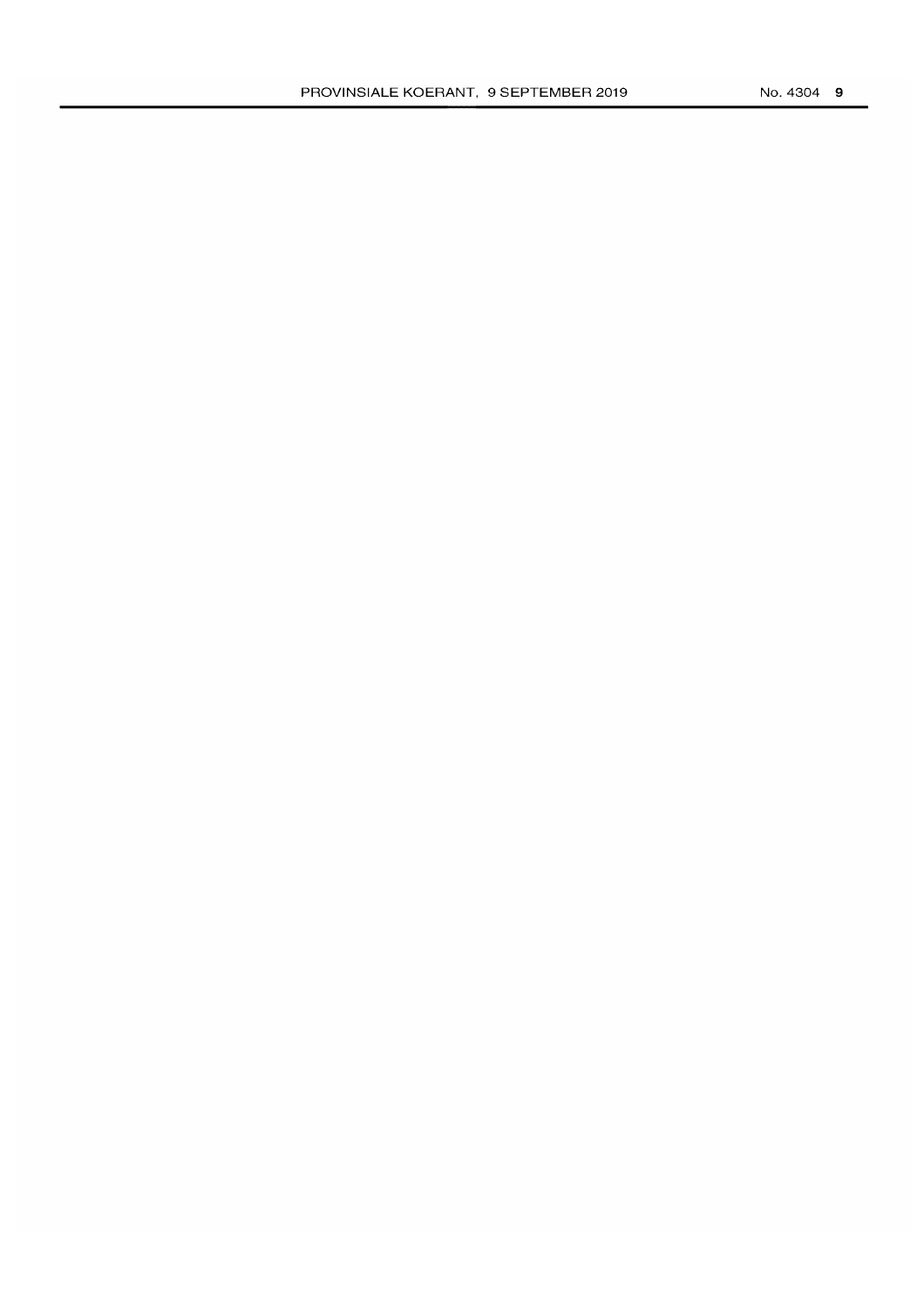$\Box$ 

 $\tilde{\phantom{a}}$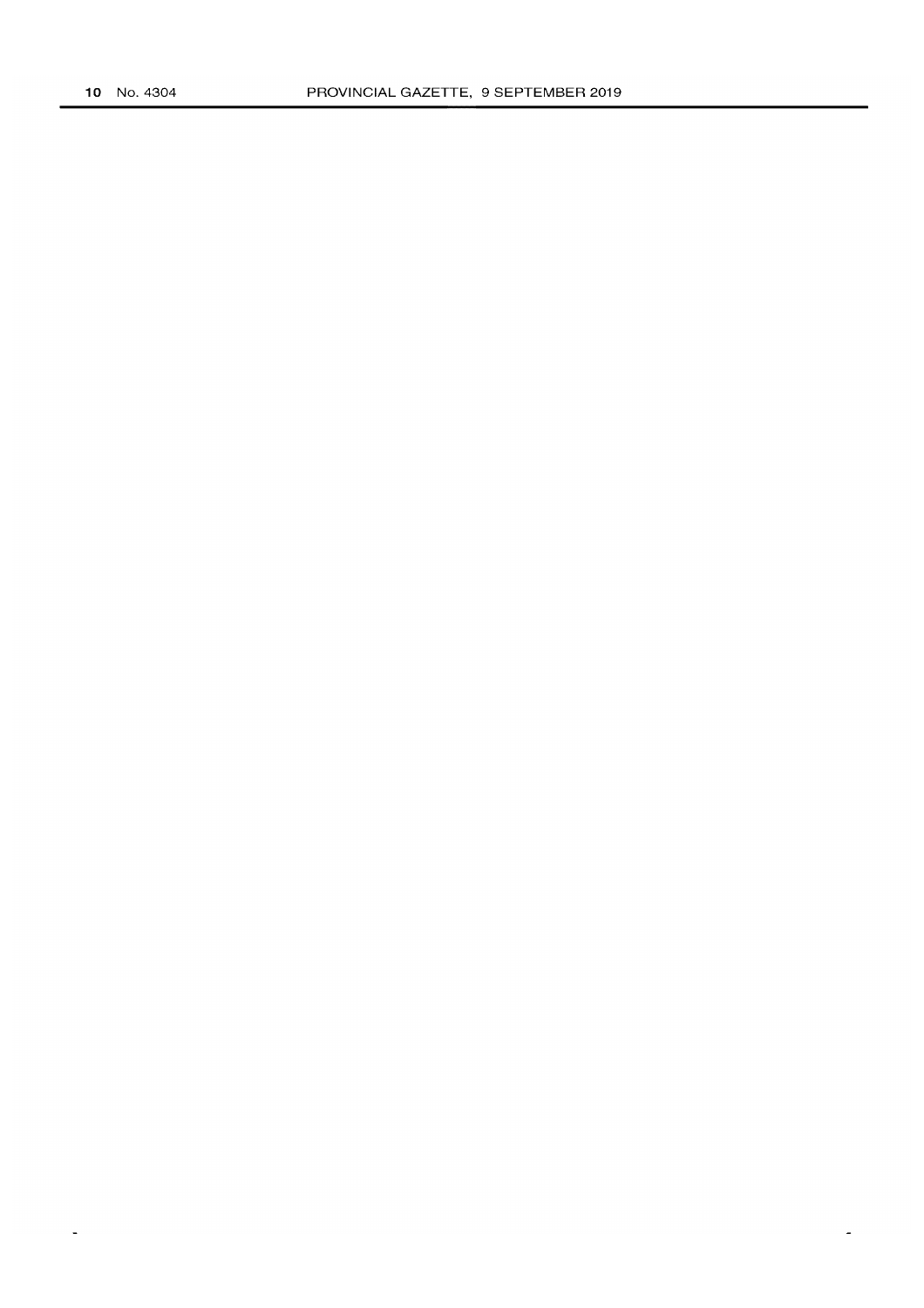$\ddot{\phantom{a}}$ 

 $\tilde{\phantom{a}}$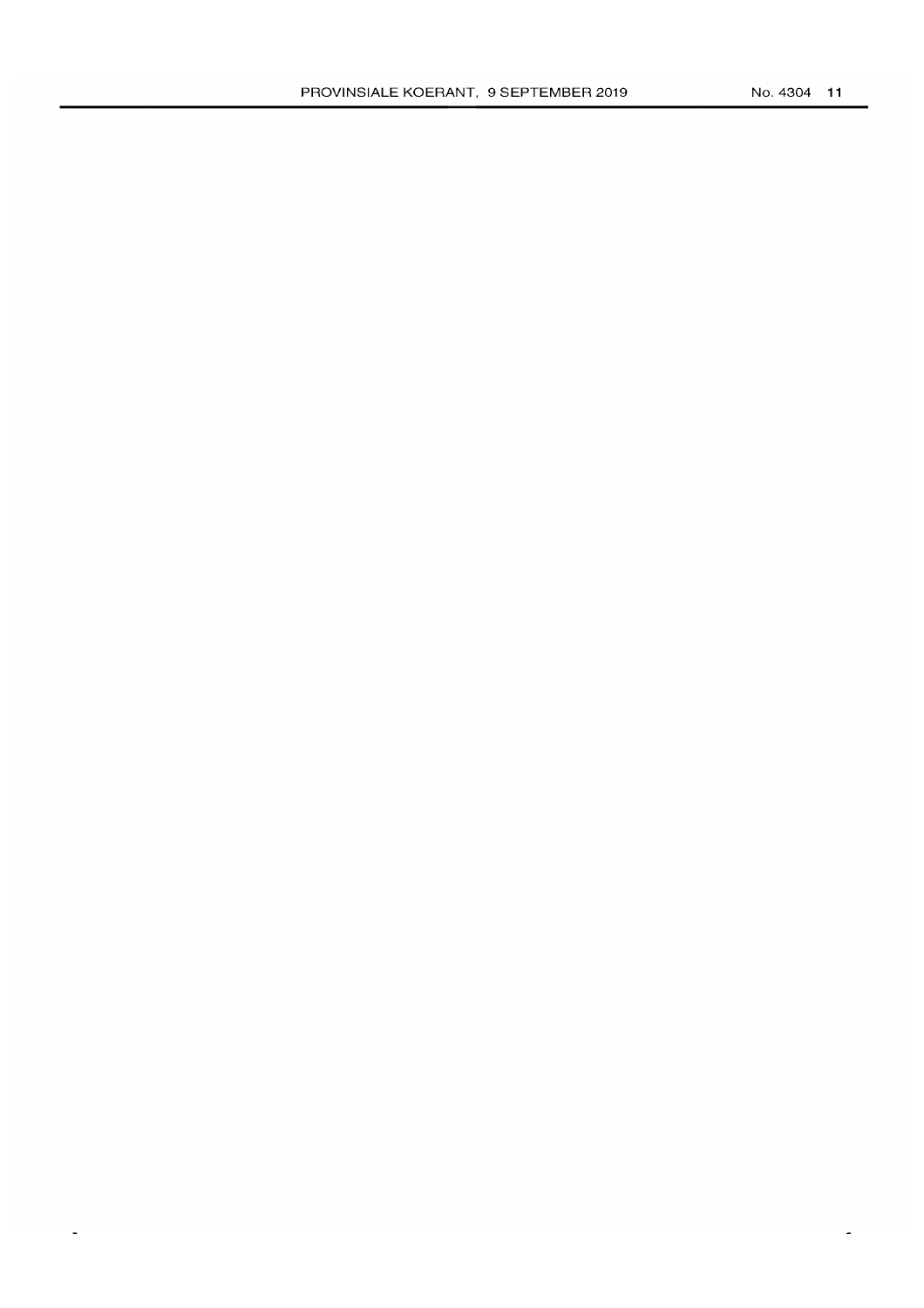# GENERAL NOTICES • ALGEMENE KENNISGEWINGS

## NOTICE 32 OF 2019

#### Nelson Mandela Bay Municipality (EASTERN CAPE)

Removal of Restrictions in terms of the Spatial Planning and Land Use Management Act, 2013 (Act 16 of 2013)

#### ERF 5984 UITENHAGE, EASTERN CAPE

Under Section 47 ofthe Spatial Planning and Land Use Management Act, 2013 (Act 16 of 2013) and upon instructions by the Local Authority, notice is hereby given that conditions (b), (c) and (d) on page 5 in Deed ofTransferT.28493/2004CTN applicable to Erf 5984 Uitenhage, are hereby removed.

# PROVINCIAL NOTICES • PROVINSIALE KENNISGEWINGS

## PROVINCIAL NOTICE 247 OF 2019

Nelson Mandela Bay Municipality (EASTERN CAPE)

Removal of Restrictions in terms of the Spatial Planning and Land Use Management Act,2013 (Act 16 of 2013)

## ERF 17 MILL PARK, EASTERN CAPE

Under Section 47 of the Spatial Planning and Land Use Management Act, 2013 (Act 16 of 2013) and upon instructions by the Local Authority, notice is hereby given that conditions  $B(q)$ , (b), (c), (d) in Deed of Transfer No.T102780/2007 applicable to Erf 17 Mill Park are hereby removed.

## PROVINCIAL NOTICE 248 OF 2019

Nelson Mandela Bay Municipality (EASTERN CAPE)

Removal of Restrictions in terms of the Spatial Planning and Land Use Management Act,2013 (Act 16 of 2013)

#### REMAINDER ERF 249 LORRAINE, EASTERN CAPE

Under Section 47 of the Spatial Planning and Land Use Management Act, 2013 (Act 16 of 2013) and upon instructions by the Local Authority, notice is hereby given that conditions A. and B.1.(a), (b), (c) in Deed of Transfer No.T49429/87 applicable to Remainder Erf 249 Lorraine are hereby removed.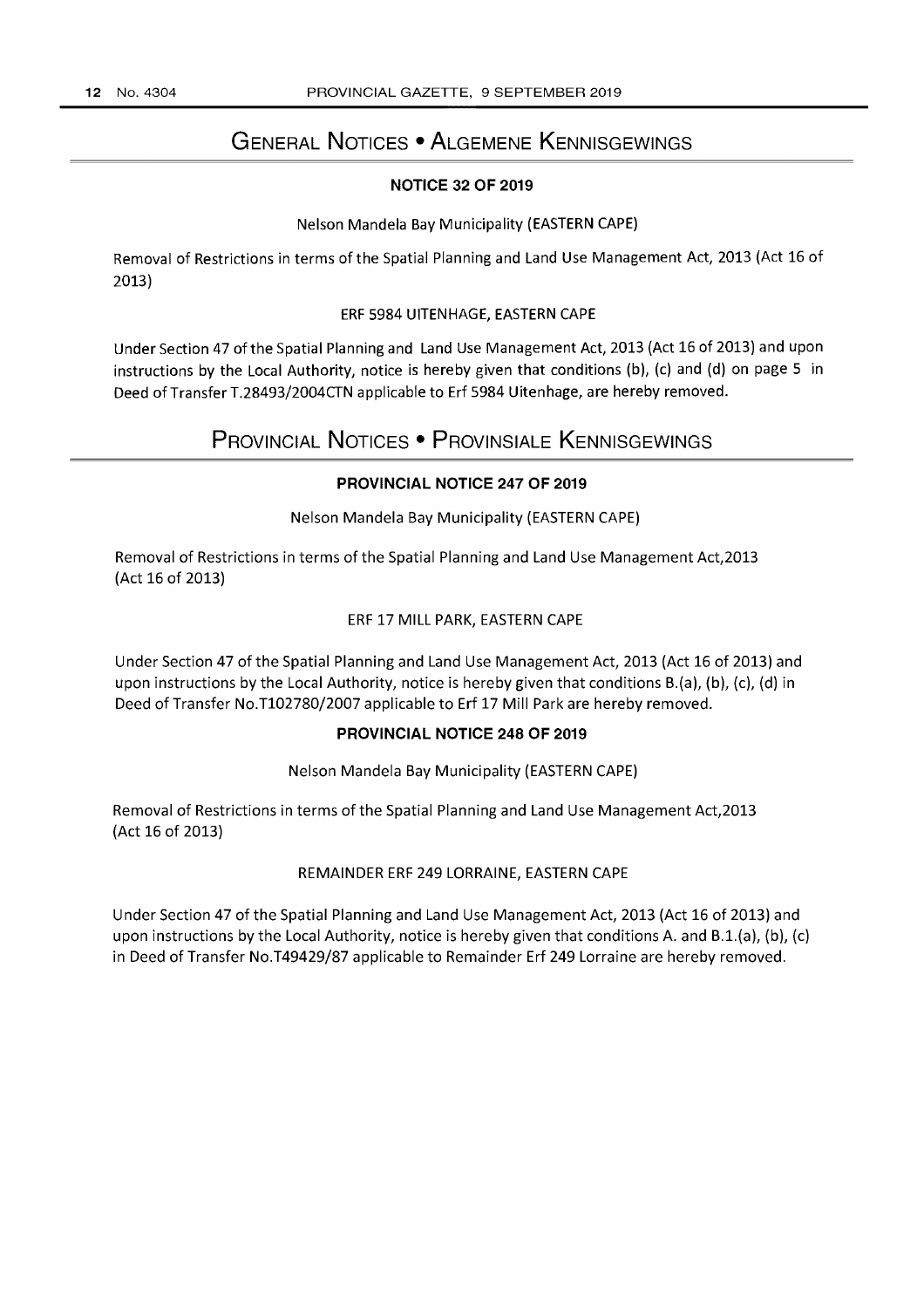## **PROVINCIAL NOTICE 249 OF 2019**

## Nelson Mandela Bay Municipality (EASTERN CAPE)

Removal of Restrictions in terms of the Spatial Planning and Land Use Management Act,2013 (Act 16 of 2013)

## ERF 383 SUNRIDGE PARK, EASTERN CAPE

Under Section 47 of the Spatial Planning and Land Use Management Act, 2013 (Act 16 of 2013) and upon instructions by the Local Authority, notice is hereby given that conditions A., B.5.{a), (b), (c), (d) and C.{iii) in Deed of Transfer No.T12842/95 applicable to Erf 383 Sunridge Park are hereby removed.

## **PROVINCIAL NOTICE 250 OF 2019**

## Nelson Mandela Bay Municipality (EASTERN CAPE)

Removal of Restrictions in terms of the Spatial Planning and Land Use Management Act,2013 (Act 16 of 2013)

## REMAINDER ERF 202 NEWTON PARK, EASTERN CAPE

Under Section 47 of the Spatial Planning and Land Use Management Act, 2013 (Act 16 of 2013) and upon instructions by the Local Authority, notice is hereby given that conditions A., B.1., B.2., B.3., B.4., B.5., B.6., B.7., B.8. in Deed of Transfer No.T2056/2010 applicable to Remainder Erf 202 Newton Park are hereby removed.

## **PROVINCIAL NOTICE 251 OF 2019**

Nelson Mandela Bay Municipality (EASTERN CAPE)

Removal of Restrictions in terms of the Spatial Planning and Land Use Management Act,2013 (Act 16 of 2013)

#### ERF 23 WESTERING, EASTERN CAPE

Under Section 47 of the Spatial Planning and Land Use Management Act, 2013 (Act 16 of 2013) and upon instructions by the Local Authority, notice is hereby given that conditions B.{a), B.{c), C.{b) in Deed of Transfer No.T68363/1992 applicable to Erf 23 Westering are hereby removed.

## **PROVINCIAL NOTICE 252 OF 2019**

## Nelson Mandela Bay Municipality (EASTERN CAPE)

Removal of Restrictions in terms of the Spatial Planning and Land Use Management Act, 2013 (Act 16 of 2013)

## ERF 251 DESPATCH, EASTERN CAPE

Under Section 47 of the Spatial Planning and Land Use Management Act, 2013 (Act 16 of 2013) and upon instructions by the Local Authority, notice is hereby given that conditions A. and E.3. (a) (b) (c) (d) in Deed of Transfer Number T53779/2014 applicable to Erf 251 Despatch, are hereby removed.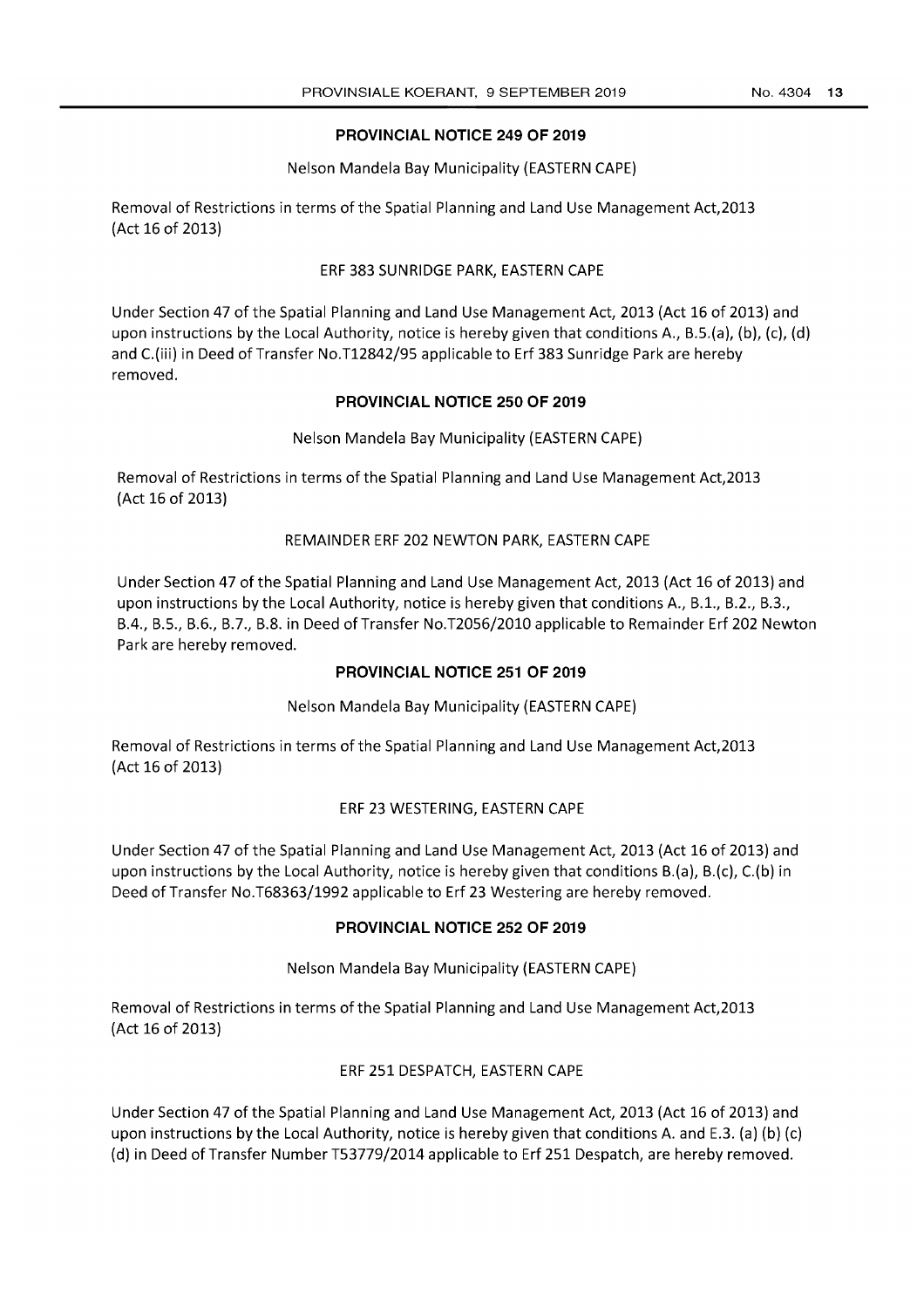#### PROVINCIAL NOTICE 253 OF 2019

Nelson Mandela bay Municipality (EASTERN CAPE)

Removal of Restrictions in terms of the Spatial Planning and Land Use Management Act 2013 (Act 16 of 2013).

ERF 2120 NEWTON PARK, PORT ELIZABETH, EASTERN CAPE.

Under section 47 of the Spatial Planning and Land Use Management Act 2013 (Act 16 of 2013) and upon instructions of the Local Authority a notice is hereby given that conditions (C1), (C3), (C4), (C6), (C7), (C8) and (C9) in Deed of Transfer No T3938/2018 and any subsequent deed applicable to Erf 2102 Newton Park are hereby removed.

#### PROVINCIAL NOTICE 254 OF 2019

#### BUFFALO CITY METROPOLITAN MUNICIPALITY (EASTERN CAPE)

Removal of Restrictions in terms of the Spatial Planning and Land Use Management Act 2013 (Act 16 of 2013)

#### ERF 10679 EAST LONDON, EAST LONDON, EASTERN CAPE

Under Section 47 (1) of the Spatial Planning and Land Use Management Act, 16 of 2013, read with Section 59 of the Buffalo City Metropolitan Municipal Spatial Planning and Land Use Management Bylaw of 2016, and upon instructions by the Local Authority, a notice is hereby given that conditions C.2.(b-d) and D.(g)(i) in Deed of Transfer Number T8228/2018 applicable to Erf 10679 East London are hereby removed.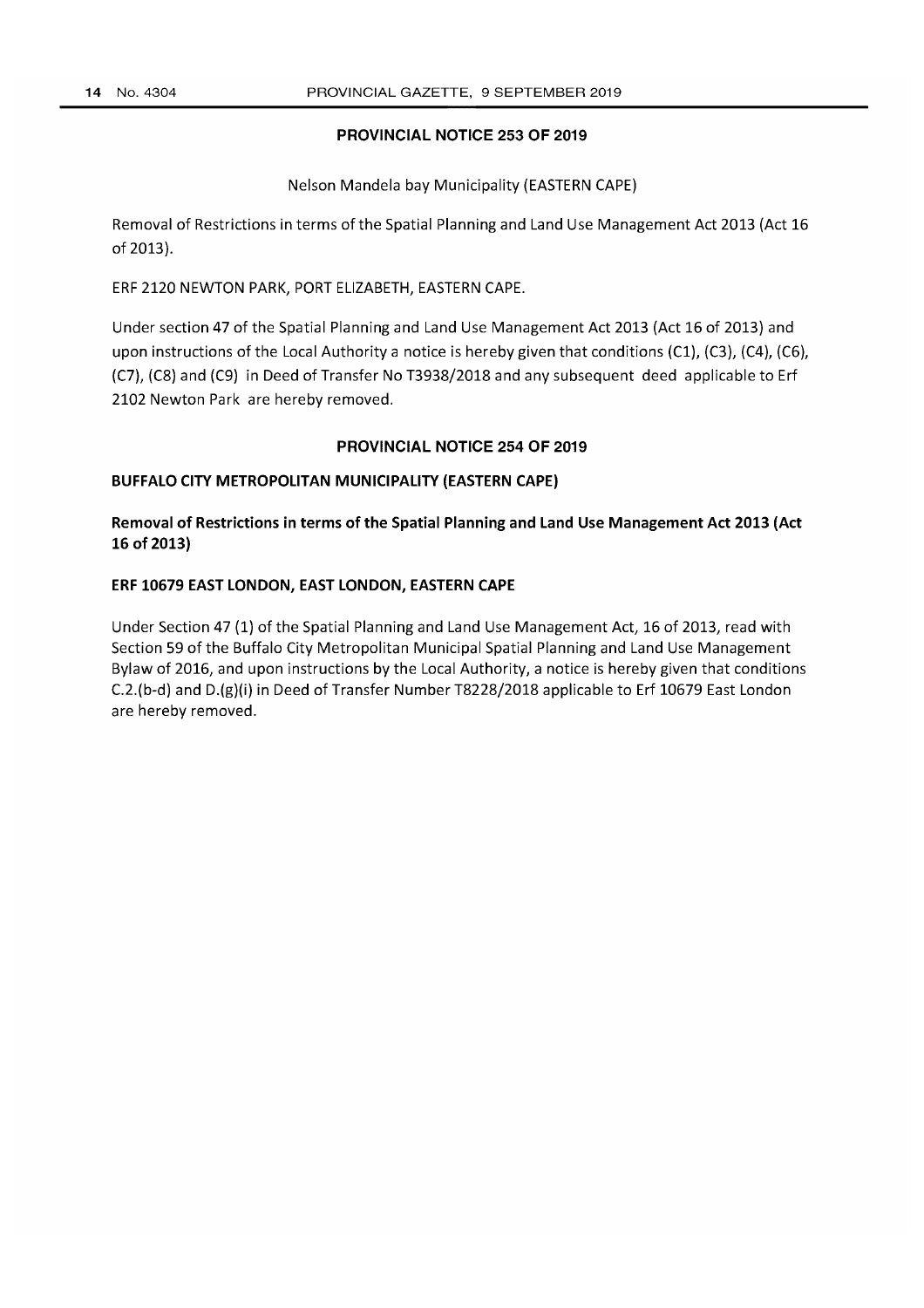# LOCAL AUTHORITY NOTICES • PLAASLIKE OWERHEIDS KENNISGEWINGS

## LOCAL AUTHORITY NOTICE 217 OF 2019

# PROVINCIAL NOTICE NO 171/2019

# EASTERN CAPE PROVINCE

# KOUGA MUNICIPALITY (EC 108)

# REMOVAL OF RESTRICTIVE CONDITIONS

Notice is hereby given in terms of Section 93 of the Spatial Planning and Land Use Management By-Law: Kouga Municipality, 2016 that the under mentioned application has been received and is open for inspection at the Kouga Municipality, Planning and Development Department, 16 Woltemade Street, Jeffreys Bay. Motivated objections, if any, against the application, must be lodged in writing to reach the undersigned not later than 30 days after publication of this specific reference to the Erf number.

# REMOVAL OF RESTRICTIVE TITLE DEED CONDITIONS AS WELL AS THE DEPARTURE FROM THE ZONING SCHEME PROVISIONS: ERF 177 (3 FRANK ROAD), SEA VISTA

# Applicant: E.L. Cowling

## Nature of application: An application was received for the following:

The Removal of Restrictive Title Deed Conditions for development purposes in terms of Section 69 as well as the Departure from the Zoning Scheme provisions in terms of Section 76 of the Spatial Planning and Land Use Management By-Law: Kouga Municipality, 2016, on Erf 177, Sea Vista.

# C. DU PLESSIS MUNICIPAL MANAGER

For Publication:

PROVINCIAL GAZETTE

THE KOUGA EXPRESS

P.O. BOX 21 JEFFREYS BAY 6330

29 August 2019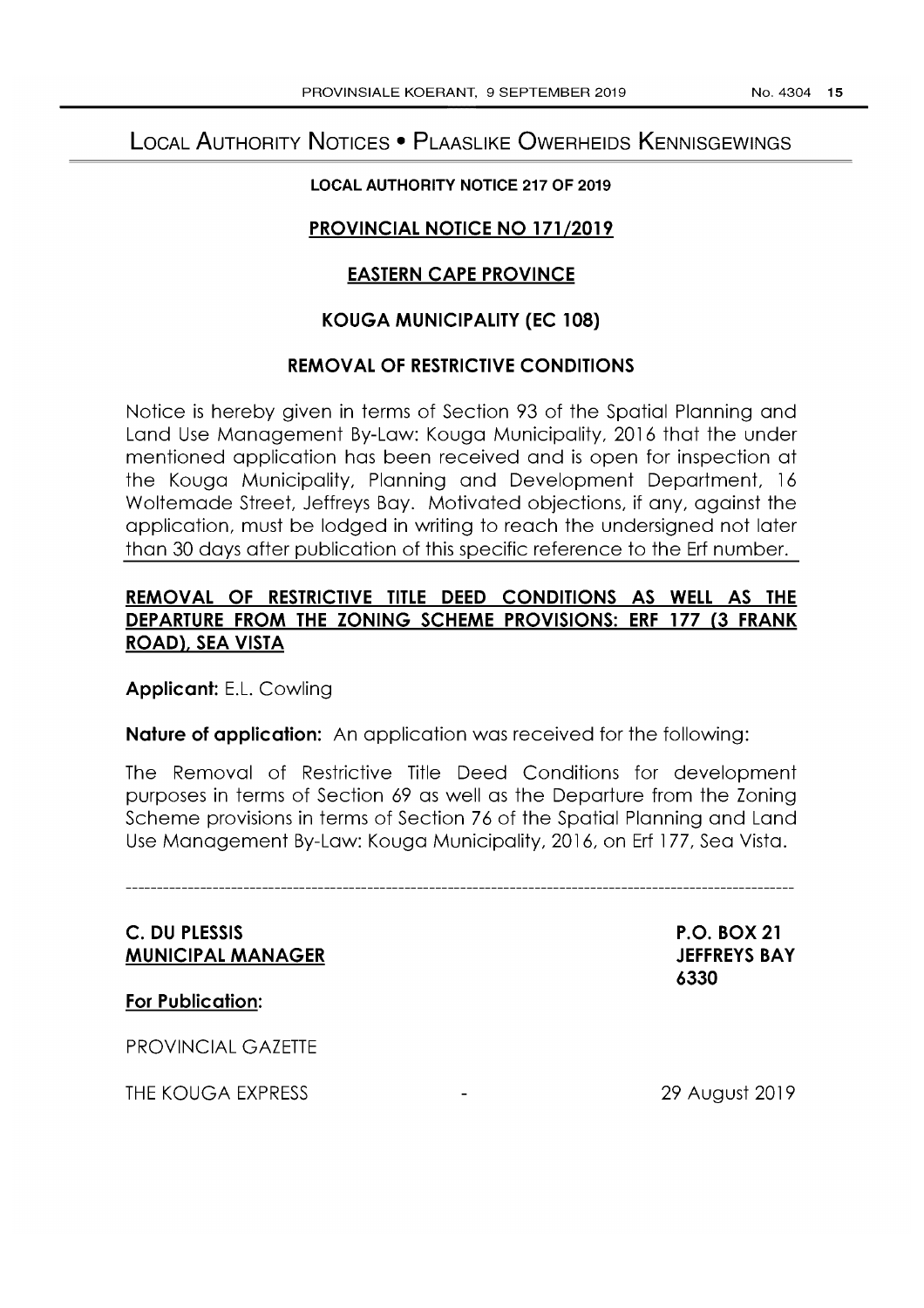## **LOCAL AUTHORITY NOTICE 218 OF 2019**

## **PROVINCIAL NOTICE NO 170/2019**

## **EASTERN CAPE PROVINCE**

## **KOUGA MUNICIPALITY (EC 108)**

## **REMOVAL OF RESTRICTIVE CONDITIONS**

Notice is hereby given **in** terms of Section 93 of the Spatial Planning and Land Use Management By-Low: Kouga Municipality, 2016 that the under mentioned application has been received and is open for inspection at the Kouga Municipality, Planning and Development Deportment, 16 Woltemade Street, Jeffreys Boy. Motivated objections, if any, against the application, must be lodged **in** writing to reach the undersigned not later than 30 days after publication of this specific reference to the Erf number.

# **REMOVAL OF RESTRICTIVE TITLE DEED CONDITIONS: ERF 2 (153 ST FRANCIS DRIVE), SEA VISTA**

**Applicant:** E.L. Cowling

**Nature of application:** An application was received for the following:

The Removal of Restrictive Title Deed Conditions for development purposes **in** terms of Section 69 of the Spatial Planning and Land Use Management By-Low: Kouga Municipality, 2016, on Erf 2, Sea Vista.

# **C. DU PLESSIS MUNICIPAL MANAGER**

**P.O. BOX 21 JEFFREYS BAY 6330** 

**For Publication:** 

PROVINCIAL GAZETTE

**THE** KOUGA EXPRESS

29 August 2019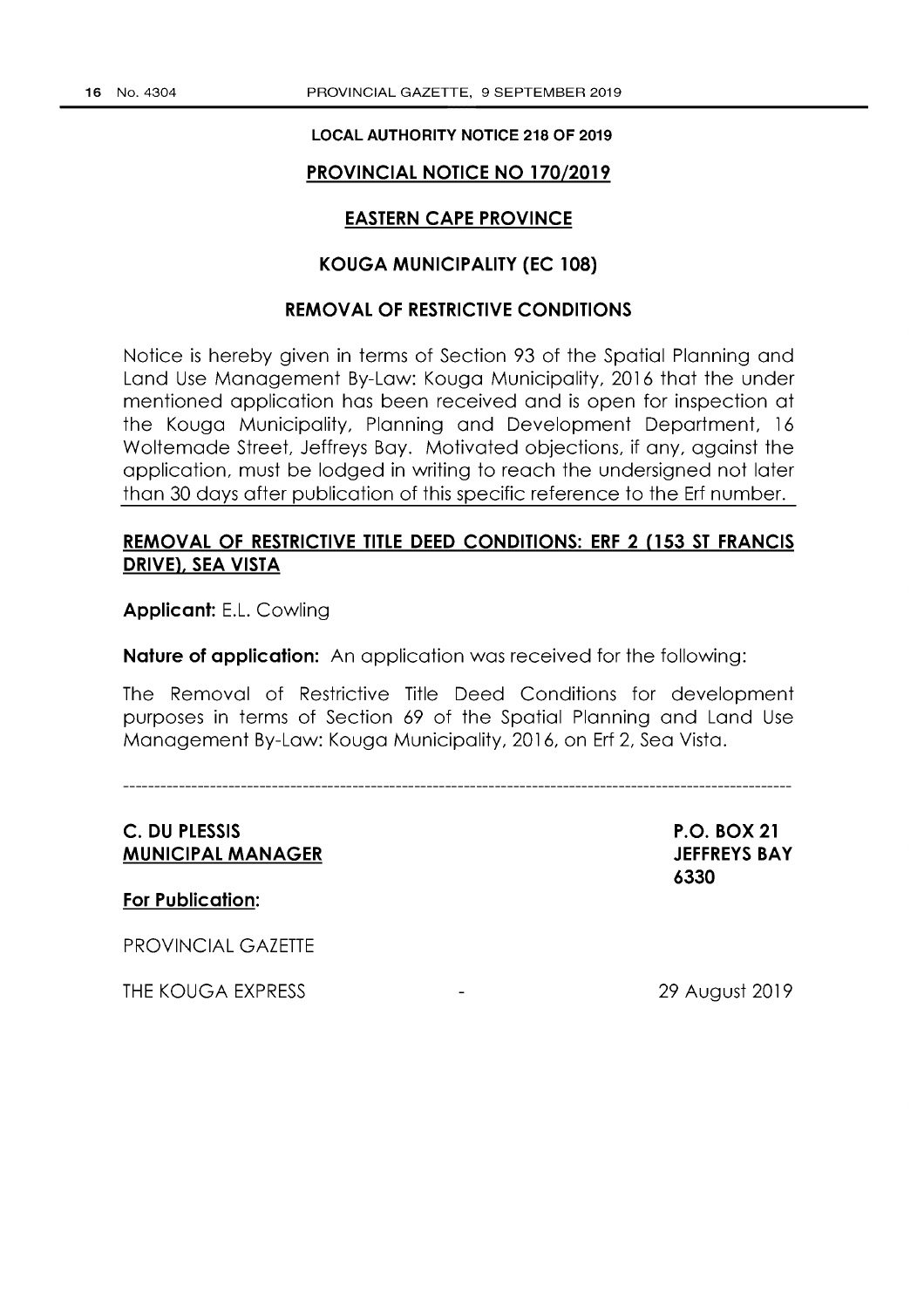## **LOCAL AUTHORITY NOTICE 219 OF 2019**

# **PROVINCIAL NOTICE NO 130/2019**

# **EASTERN CAPE PROVINCE**

# **KOUGA MUNICIPALITY (EC 108)**

# **REMOVAL OF RESTRICTIVE CONDITIONS**

Notice is hereby given in terms of Section 93 of the Spatial Planning and Land Use Management By-Law: Kouga Municipality, 2016 that the under mentioned application has been received and is open for inspection at the Kouga Municipality, Planning and Development Department, 16 Woltemade Street, Jeffreys Bay. Motivated objections, if any, against the application, must be lodged in writing to reach the undersigned not later than 30 days after publication of this specific reference to the Erf number.

# **ERF 425 (28 VERBENA CRESCENT), JEFFREYS BAY**

**Applicant:** ABPM Architectural Services

**Nature of application:** An application was received for the following:

The Removal of Restrictive Title Deed Conditions in terms of Section 69 as well as the Departure in terms of Section 76 of the Spatial Planning and Land Use Management By-Law: Kouga Municipality, 2016 to relax the (North-West) Street building line from 4.5m to 1.822m for the encroachment of an existing Store and Braai Room, the (Eastern) Street Building Line from 4.5 to 2.4m for the encroachment of an existing Garage as well as the (South-West) Side Building Line from 1.5m to 1.44m for the encroachment of an existing structure on Erf 425, Jeffreys Bay.

**C. DU PLESSIS MUNICIPAL MANAGER**  **P.O. BOX 21 JEFFREYS BAY 6330**